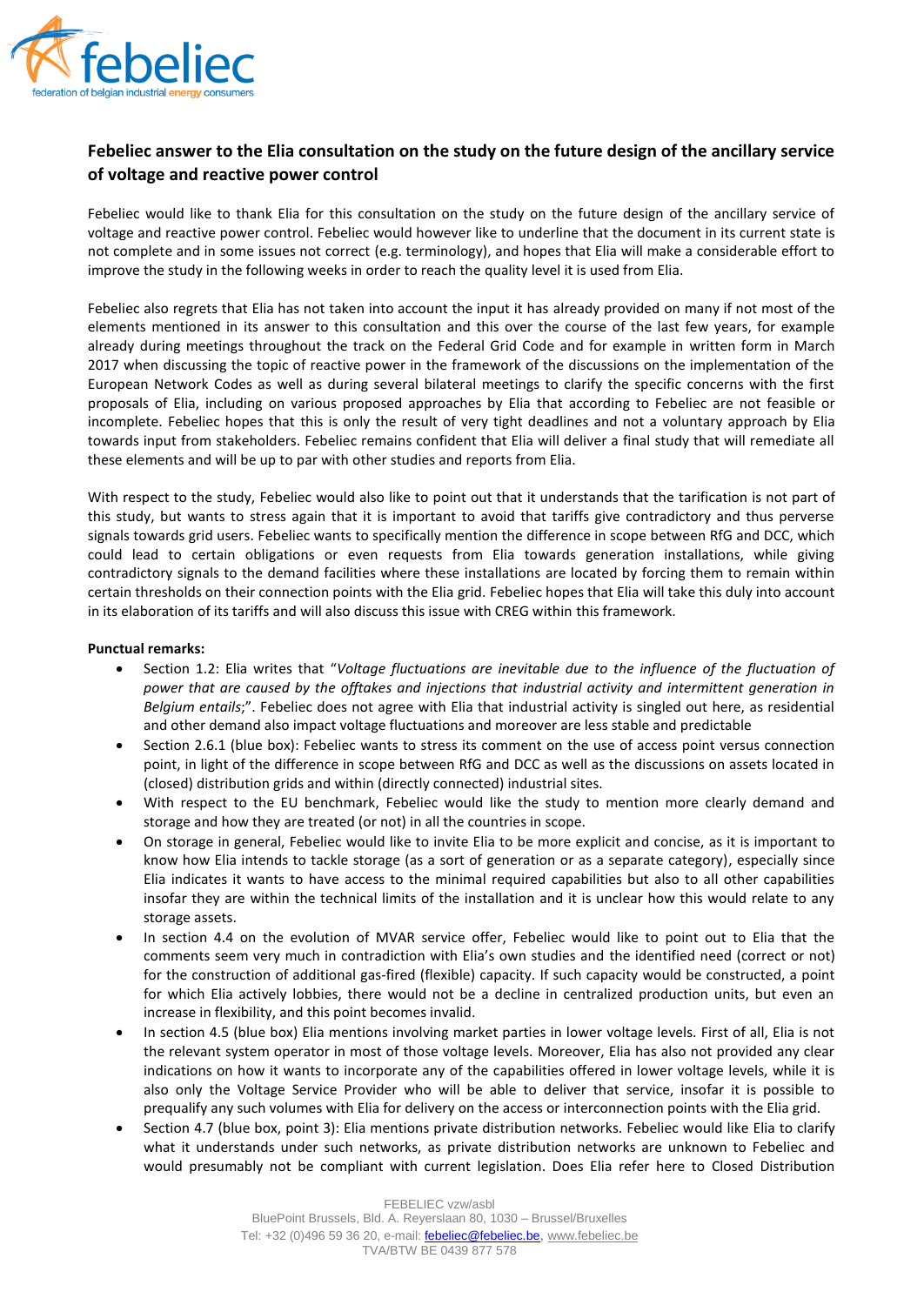

Networks? With respect to the fourth point in this box, Febeliec would like to refer again to the previous comments on the impact of the difference in scope between RfG and DCC.

- With respect to title 5, Febeliec invites Elia to indicate much more clearly that RfG is only applicable to new (or to some extent substantially modified) installations and thus that the content of this section is only applicable to these installations. For Febeliec, the entire document could benefit from a much clearer distinction between new and existing installations and also special attention to storage, as the latter two are not covered by European Network Codes. This would greatly contribute to the readability for all stakeholders, as it is now often not so clear which installations are meant to be covered by the proposals from Elia. For example in the blue box in section 5.3.1, Elia does not mention that this only concerns new installations, which could lead to the believe that Elia would like to impose this requirement to all type B,C and D PGMs, instead of only those covered by RfG. And if Elia indeed has the intention to cover all installations and not merely those covered by RfG, it should clearly indicate so and justify this.
- Concerning section 5.3.2, Febeliec would like Elia to explicitly make the distinction between Elia as TSO and Elia as RSO, as in some cases Elia will not be the RSO (a role that will be played by the (C)DSO).
- For section 5.4, Febeliec would like to refer to its comments on the issues arising due to the difference in scope between RfG and DCC. Moreover, Febeliec strongly urges Elia to clean up this entire version as the wording and scope is never clear with respect to (C)DSOs: Elia uses demand facilities, transmissionconnected distribution systems, closed distribution systems, etc throughout this section (and the entire document) at different places, while often not being clear on its usage of terminology. For example in section 5.4.1, Elia at several points foresees paragraphs for demand facilities and closed distribution systems (but not public distribution systems? And what about distribution-connected CDSs, are they covered by these paragraphs?) while at other points referring to transmission-connected distribution systems (so both CDS and public DSOS, but not distribution-connected CDSs?). Febeliec is not sure that the distinctions created by the various use of wording are intentional, but if so, would like to get clarifications for the distinction and if not, would like Elia to rectify this with the utmost care, as the impact is not neglectable.
- As already mentioned several times, the specific topic of storage should be much more explicitly covered throughout the document, as there is no European framework and thus the omission of mentioning storage at some points leads to the question whether or not this was intentional by Elia and if not, which rules should be applicable to storage.
- With respect to section 5.6.2 and the quotation of art29 of SOGL, Febeliec wants to point out that even though the "*TSO shall be entitled to use all available transmission-connected reactive power capabilities", this goes quite far and with the unclarity in the Elia document leads to many questions with respect to demand and storage and which capabilities are within scope for Elia. Elia also writes that "the TSO has the right to use all available reactive power capabilities on the TSO grid, and if agreed with the DSO, also the capabilities on DS-connected SGU*". Febeliec would like to comment that DSO should also include CDSO (Cf. previous comments) and that referring to DS-connected SGUs is quite large, as any demand facility delivering demand response services to a system operator is considered an SGU by Elia and the European Network Codes, and that as a result this can only be acceptable at all under the condition that indeed the (C)DSO has preliminarily agreed with such participation.
- With respect to section 5.6.3, Febeliec refers to its previous comments on (C)DSOs.
- With respect to section 5.7.1, Febeliec wants to refer to its comments on storage and RSOs and asks Elia not check that the text is in line with these concepts. Moreover, Febeliec wants more clarity on "*units that are connected at the same connection point as a load facility (Local Production Units*)" as this terminology is not clear. Does this mean that all generation units within an industrial grid and/or CDS are not covered insofar that they are not directly connected to the same connection point as the rest of the grid (so directly on the connection with Elia at the same voltage level), and does this also mean that all generation units that do not fall under this exact requirement are no longer considered local production units by Elia? Similar question arise with the table on page 34 and the PGMs in new TS-connected distribution systems and CDS. With respect to the red text box, Febeliec does not understand the purpose of Elia with this disclaimer and does not see how Elia clearly and unambiguously wants to cope with these elements.
- With respect to section 6.4, Febeliec would like Elia to adapt the text, especially in the blue text box, to reflect the selected option by Elia to mix voluntary and mandatory participation, depending on the nature of the assets. The same is to be done in section 6.7, where the focus seems to be written with generation assets with mandatory participation in mind, while not explicitly mentioning voluntary participation nor any other assets. Moreover, Febeliec is also unpleased that this is the first time (and only in this section) that Elia